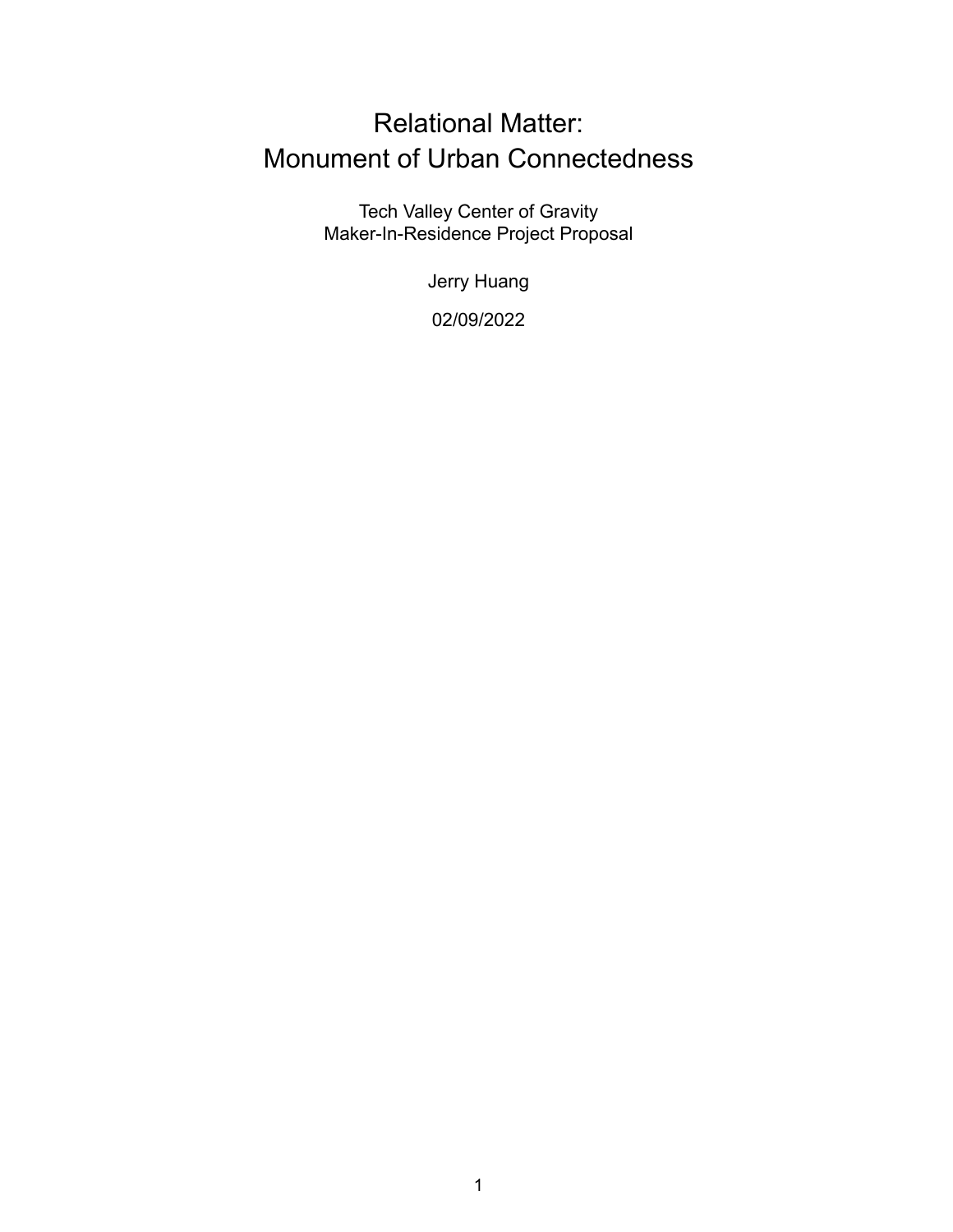# **1 Introduction**

### **1.1 Personal Background**

I am a PhD student in Architectural Acoustics at Rensselaer Polytechnic Institute, doing research at the Collaborative-Research Augmented Immersive Virtual Environment Laboratory (CRAIVE Lab). My current research is situated in the domain of virtual acoustics, where I intend to use the CRAIVE-Lab's human-scale, immersive panoramic display and its surrounding multi-channel spatial loudspeaker array to render realistic acoustic environments that can be navigated in game engines. I have also completed my Bachelor's degree in Architecture with minors in Music and Architectural Acoustics, also at RPI.

Besides research, I am an experimental artist who is passionate about the intersection of art, community and technology. Specifically, I am interested in producing human-scale interactive installations that involve the combined use of customized sensor platforms and some forms of virtual environments. This interest is driven by a robust communal ethos: that the experience and aesthetics of any art forms in the virtual world should best serve the purpose of meaningfully connecting their participants in the real world *as they are* (vis-à-vis as their alternative digital representations), thereby fostering a sense of collective embodiment and authentic togetherness amongst themselves. The CRAIVE-Lab has been my artistic arena, but I am now also eagerly searching for ways to transport my creative concepts outside of it.

### **1.2 Overall Concept and Project Goals**

*Relational Matter: Monument of Urban Connectedness* is a monolithic human-scale multi-sensory interactive installation that is situated inside the makerspace. Its digital presence engages the makers' leisure movements, and its surface texture provokes an organic yet dream-like sensibility. With its interactivity of lights, touch, and sounds, the installation becomes a metaphoric digital creature that not only celebrates the creativity of Troy makers, but also manifests the intimately connected nature of the city's urban community at large.

This installation is greatly inspired by the technical skills I learned during my earlier time at the CoG. My goal for this installation are two-folds: 1) to navigate the possibility of using modular design philosophy and local technologies for the development of a decentralized interactive system that can meaningfully engage with DIY culture; and 2) to demonstrate the process of community building as informed by the design process of a technology-driven physical artwork.

The notion of *participatory aesthetics* in this project is to be emphasized. Typical in this concept is the initiation of a simple iconography or aesthetic language by the artist as a framework for group activities, from which variations are developed. The concept has been around in the realm of contemporary visual art for decades, perhaps most notably promoted by artists such as Sol Lewitt, but more importantly one of my personal idols and the legendary pop artist Keith Haring. While very few examples so far extend participatory aesthetics to other kinds of senses, the makerspace becomes an ideal test bed for it. With the proposed project, I would like to experiment with the possibility of engaging a multi-sensory aesthetic language as a framework for the engagement of others. Specifically, I would like to design an interactive system as a simple aesthetic framework that can allow everybody to engage in the process of the artwork's production, and doing so using the multitude of making machines that the CoG provides.

# **2 Project Specifications**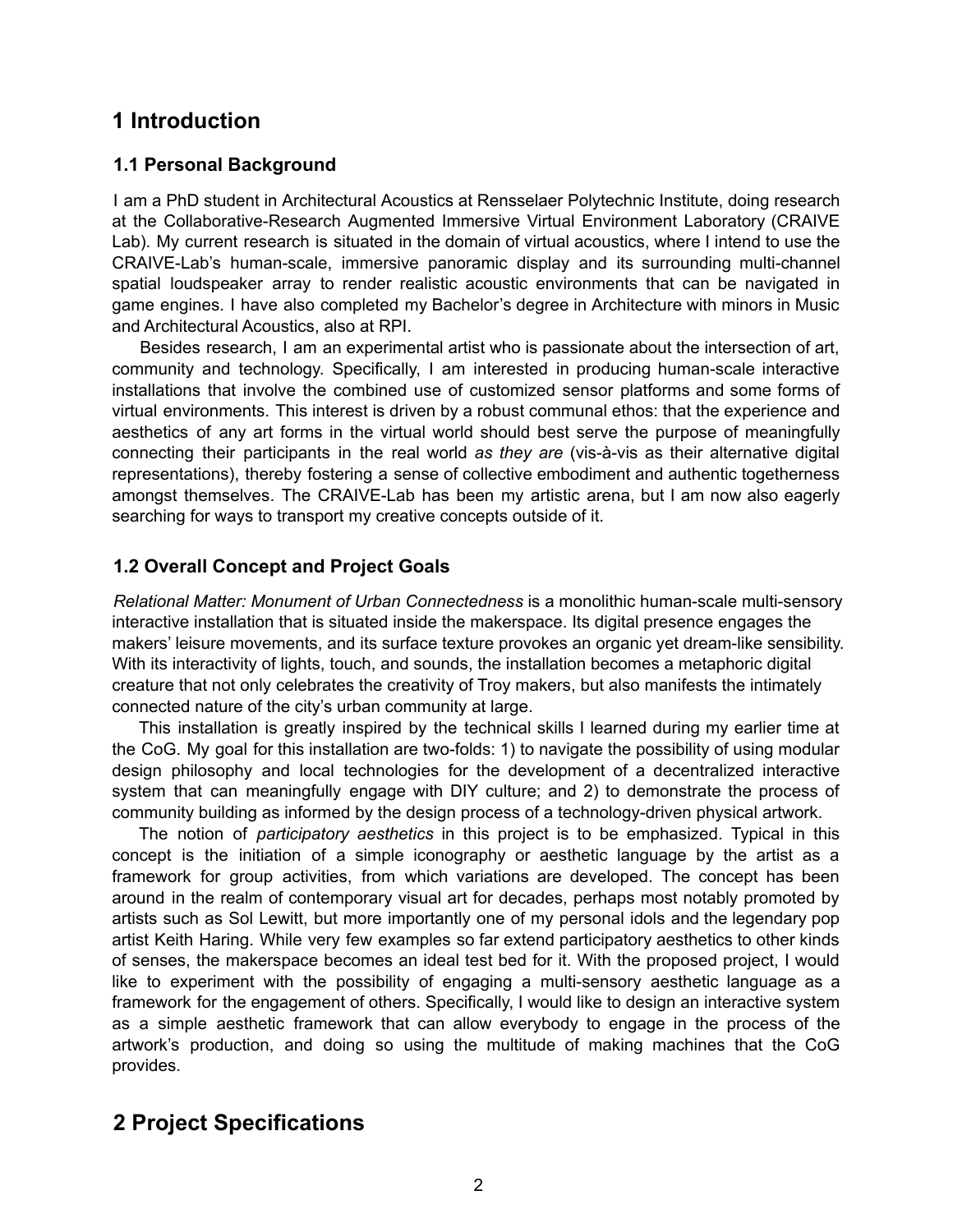The development of this project is divided into two phases:

- Signature Project Phase: where I complete my duty as a maker-in-residence and the main structure of the installation is designed and constructed with sensing and interactive features; and
- Project Extension Phase: where the structure will be modified to incorporate a DIY spatial audio component.

In the following, I would like to discuss these development phases in greater detail.

#### **2.1 Signature Project Phase: Structures and Interactivity**

In this six-month period, the main structure of the installation will be fully designed, with its components (panels) prototyped and installed. In addition, the prototyped panels will be used to organize and instruct workshops during the residency.

The main structure of the installation is shown in Figure 1. The structure is proposed to be 8' tall, and will occupy approximately a 2<sup>'</sup>×2<sup>'</sup>footprint. The skeleton of this installation is constructed using 1-inch-diameter aluminum extrusions (also called "maker beams"). This makes it easy to not only attach panels to the structure, but also embed microcontroller circuits in between the panel. Two types of panels are produced for this installation: one is the LED infinity mirror panel, which is constructed using MDF particle boards and reused plexiglass; the other is the Mycofoam panel, produced with formwork using Ecovative's mushroom material. Some of the Mycofoam panels will be used to embed the HC-SR04 ultrasonic distance sensor, which is used to detect proximity of makers in the space. To study the exact attachment mechanism, a partial prototype of this structure was also produced at the CoG back in 2017 (see Figure 2).

The anatomy of the panels can be found in Figure 3. For the Infinity Mirror panel, the plexi glass is laminated with insulation mirror films commonly used for UV protection on windows. The frame in the initial prototype is composed of 4 finger joints using stacked wood particle boards.



*Figure 1: Isometric rendering of the installation. Green panels: LED Infinity Mirror; Purple panels: Mycofoam boards (some with proximity sensors).*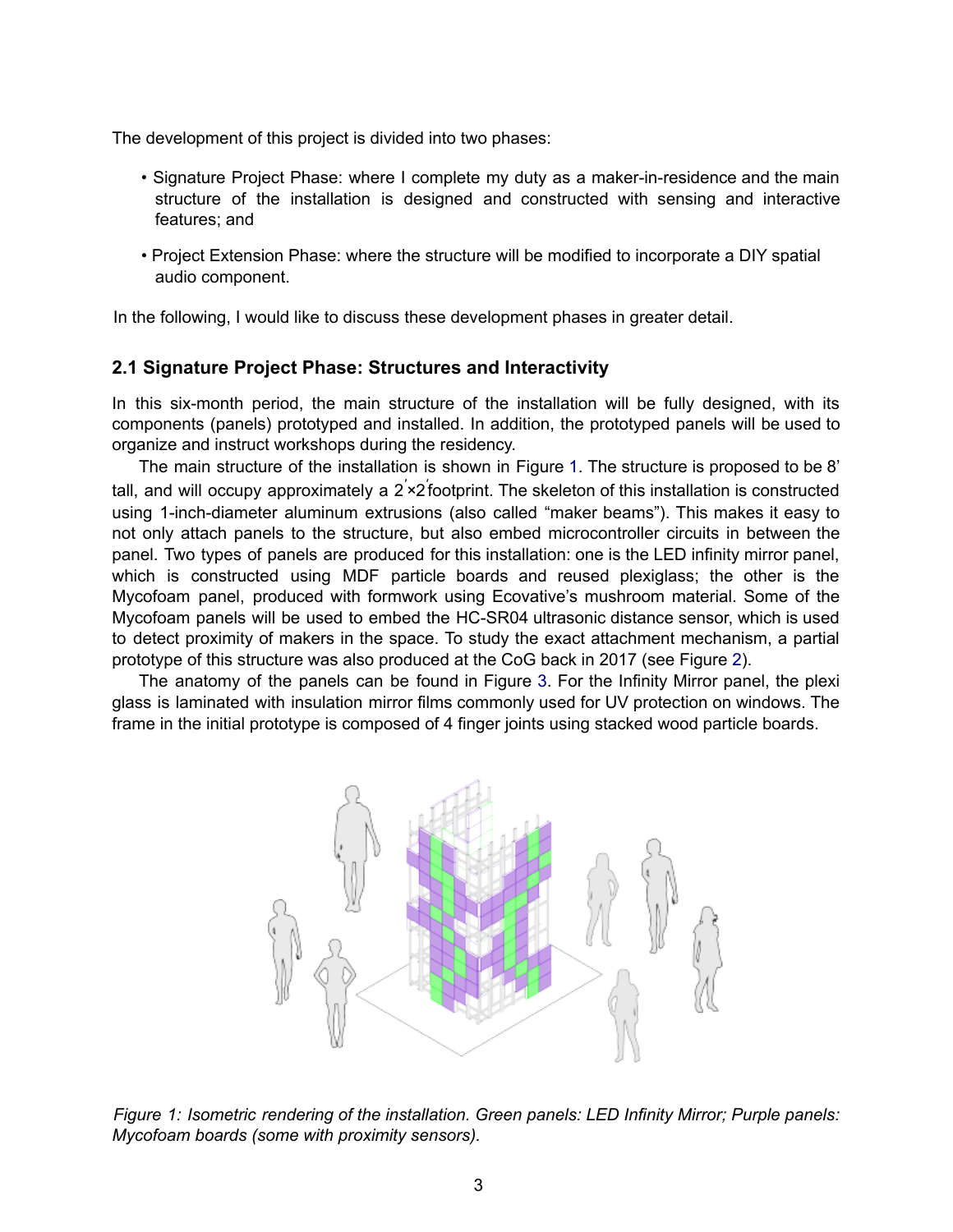All non-electronic components for this panel will be fabricated using the laser cutter. The Mycofoam Sensor panel proposes the use of the Ecovative Grow-It-Yourself kit, which provides the culture that mycelium needs to create form. For this panel, a master form will be designed using 3D-modeling tool, and fabricated using the vacuum former and CNC machine at the Prototyping Center. During its production, pre-soldered distance sensors will be insulated and inserted into the culture, so that its positions can be fixed when the panel takes shape.

The interactive mechanism of this installation is very simple. The distance sensors embedded in the Mycofoam panels serve as digital input data for Arduino, to which the LEDs are also connected. These data are used to manipulate the brightness, color, and timing of onset for the LED strips, forming the tunneling effect within the mirror panels. Due to the multitude of input data, different patterns of interactivity can be formed, and here I would like to leave the exact signal flow somewhat open-ended (e.g., using it as a potential discussion point for communal feedback).



#### **2.2 Project Extension Phase: Incorporating Spatial Sounds**

The time period after the Signature Project Phase will be used to extend this installation in the direction of audio. Specifically, the main structure of this installation will be adjusted to make room for embedding a small-scale, programmable ambisonic sound system. When people in the CoG stand inside the installation, they will be able to listen to soundscapes that are designed or generated for this installation. It is also my hope that people will be able to use the embedded ambisonic sound system as a compositional device (namely that makers at the CoG can create spatial music of their own choice for the installation).

*Figure 2 (left): An initial prototype of the panel attachment mechanism (as partial structure) completed in 2017. The four corners are attached with little machine screws that can be slided into the maker beam.*

## **3 Accessibility and Community Engagements**

The installation proposed in this project involves a highly modular design strategy. Because of this, its process can fully involve members of the TVCoG community and the Troy community at large. The modality of engagement can be considered as two-folds. First, to the extent that the general creative vision is not significantly altered, the design process can be partially open to the community in formats such as design charrettes and expert knowledge integration. Second, the